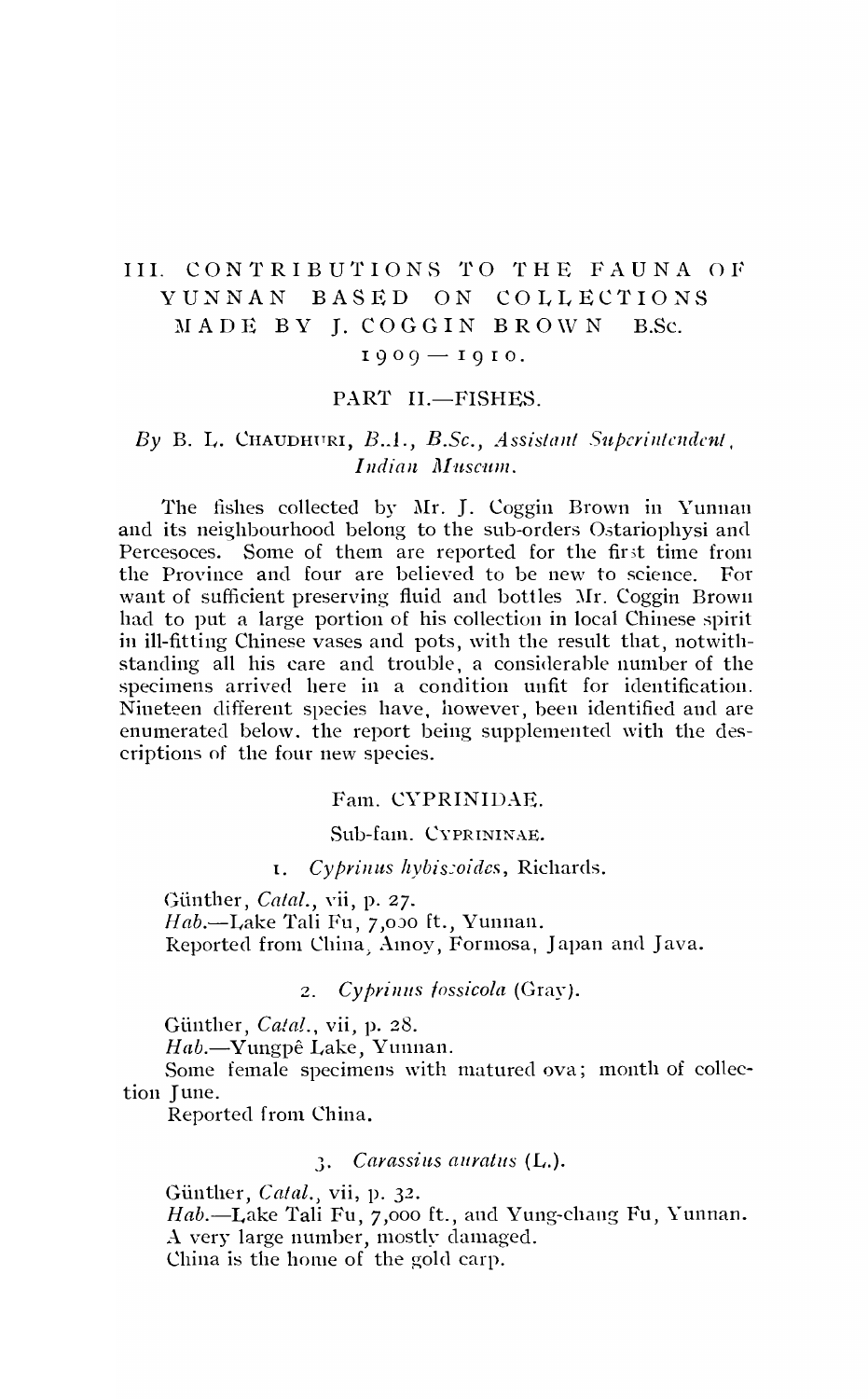-1-. *SclzizotllOrax progastus* (l\IcClell.).

McClell., *Ind. Cypr.*, pp. 274, 343, pl. 40, fig. 4. *Hab.-Lake* Tali Fu, Yunnan. One female specimen (damaged).

Reported from the Himalayas, from the headwaters of the Ganges to Sadiya in Upper Assam. This species has not been before reported from Yunnan; but Yunnan is separated only by the district of Kachin (Upper Burma) from the mountainous districts of Upper Assam whence the species was first reported.

#### 5. Labco yunnanensis, sp. nov.

(Plate i, figs.  $I$ ,  $I$  $a$ ,  $I$  $b$ .)

Br. iii; D. III II; P. 17; V. 9; A. II 5; C. 19; L.1. 43.

Length of head  $4\frac{1}{2}$ , height of body  $3\frac{1}{2}$ , length of middle (shortest) rays of the caudal fin  $12\frac{1}{2}$  and outer (longest) rays nearly 4, and the length of caudal peduncle (the distance between the posterior root of anal fin and the middle of the root of caudal) is contained  $\downarrow$  times in the total length.

*Shape.--Dorsal* profile almost a straight line from the end of snout to the nape except for two slight concavities, one just above the snout and the other a little behind the orbit. From the neck to the anterior root of dorsal fin the profile is highly convex, from the anterior root of the dorsal fin to the root of the caudal the profile is concave the concavity being very deep over a hlack blotch on the middle of the caudal peduncle. The ventral profile is almost a straight line from snout to cloaca, but from cloaca to caudal it is somewhat convex though the curvature has no correspondence to the concavity of the upper side.

Snout.-Short, compressed and rather pointed but not projecting beyond the jaws, the terminal portion mostly covered with tubercles.

*Barbcls.-None,* but flat thin processes or flaps like stumps of barbels are found hanging inside at the angles of the mouth.

Eyes.—Adipose circular eyelids,  $3\frac{1}{2}$  diameters in the length of the head,  $I_2^1$  diameters from the end of snout and little less than <sup>2</sup>apart. Interorbital space slightly convex.

*Lips.-Loose* in the mouth which is inferior, semioval and less than one-third in the length of the head; the inner double fold of the lip is cartilaginous. The upper lip is cut in edges.

Tecth.-Pharyngeal 5, 4, 2; 2, 4, 5. The size of an individual of the outermost row is  $I_2^1$  of each of those in the middle row and double of each of the inmost row.

*Air-bladder.*-Thick and large, divided into two unequal chambers by a constriction, the anterior being the shorter and much the broader of the two.

 $Fins$ —The dorsal arises three scales anterior to the vertical from the ventral, and twenty-two scales behind the nape and much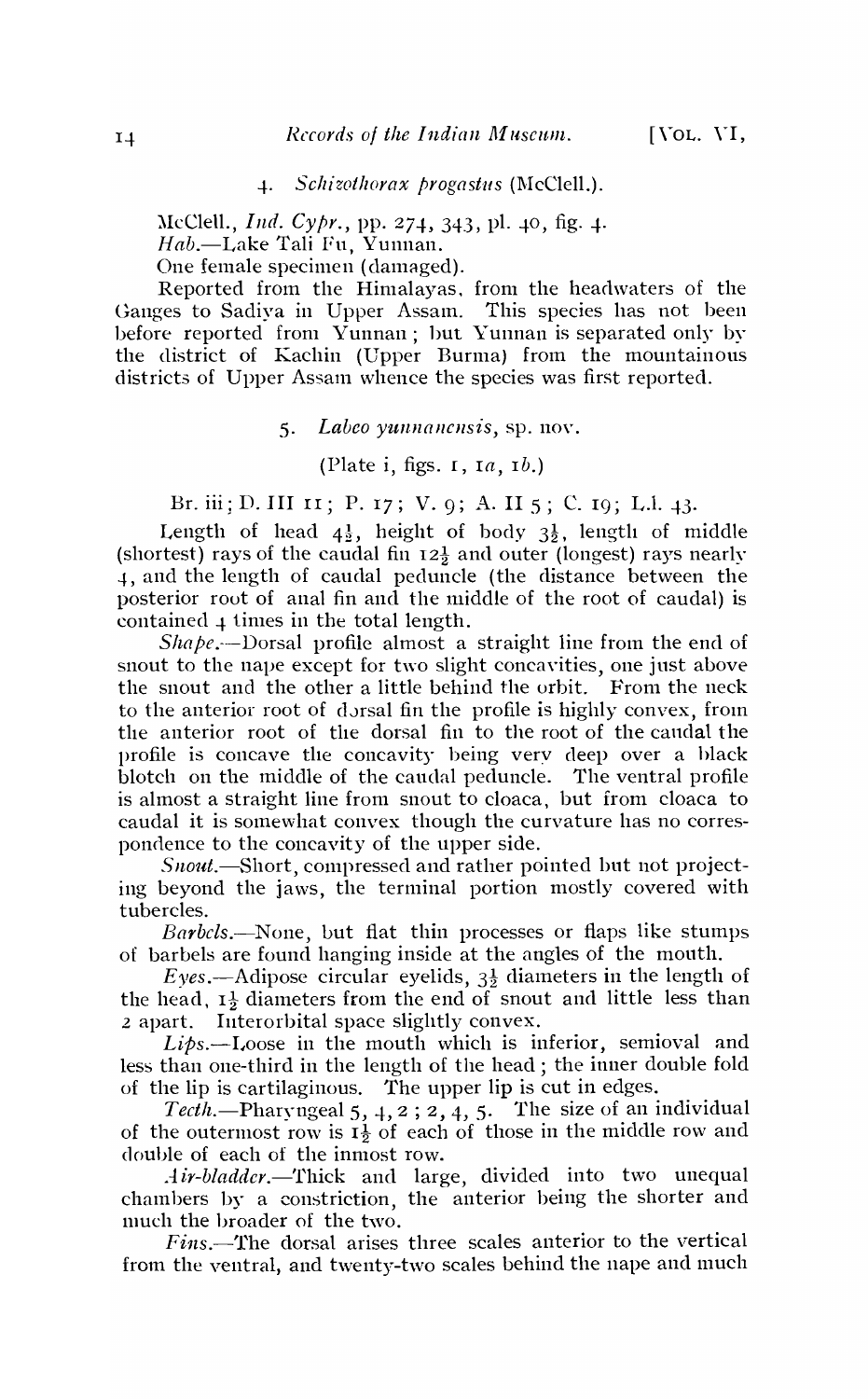nearer to the snout than to the root of the caudal. The middle rays of the dorsal being abruptly short, the upper free portion of the fin is deeply concave. The pectoral is thin and tapering and is shorter than the distance between the roots of pectoral and ventral by two scales. The ventral fin has an appendant, the anterior rays of the anal fin are very long, hence the free margin is deeply concave behind. Caudal deeply lobed.

*Lateral linc.-Five* rows of scales between the lateral line and the dorsal fin and seven rows between the lateral line and the ventral fin. The lateral line runs straight from the superior corner of the gill-cleft to the middle point of the beginning of the caudal peduncle where it bends upward and, following the curvature of the ventral side from this point, ends in the middle point of the root of the caudal fin.

*Colour.-The* upper portion, *i.e.,* from one scale above the lateral line, is steel-grey, below immaculate silver. A large black blotch on the caudal peduncle extending over seven scales of which three scales are on the lateral line (from the fourth to sixth scales counting from the caudal end), two scales above and two scales below it. The membranes between fin-rays are finely dotted with hlack points, hence the fins appear grey with the edges of a deeper shade.

*Hab.-Lake* Tali Fu, Yunnan.

One adult specimen measuring ISS mm. in length (including length of caudal fin).

This is the first time that a *Labeo* is reported from Yunnan. The new species resembles in some particulars *L. dyochilus*  (reported from the Himalayas, Sikhim and Assam), *L. pangusia* (reported from the Himalayan ranges, Sind, Deccan, U. Provinces, Bengal and Assam), *L. rohita* (Sind, Punjab to Assam, and Burma), *L. diplostomus* (Sind Hills, Himalayas and Assam) and *L. potail*  (Poonah to Tungabhadra and Deccan) from all of which it differs in having no barbels, in the shape of body, in proportions, shape of fins, lateral line, number of scales, etc., and from most of which it differs in the number of pharyngeal teeth, size and position of the eye, shape of snout and lip, number of fin-rays, etc.

## *6. Barbus stigma* (Cuv. and Val.).

Cuv. and Val., *Hist. Nat. Poiss.*, xvii, p. 93, pl. 489.

*Hab.-Bhamo,* Upper Burma.

Reported from Sind, throughout India, and Burma as high as Mandalay.

#### *7. Barblts chola* (Ham. Buch.).

Günther, *Catal.*, vii, pp. 143-144.

*Hab.-Bhamo,* Upper Bunna.

Reported from Madras, Orissa, the Punjab, Bengal, U. P. and Central Provinces, Assam and Akyab (Burma) to Mergui.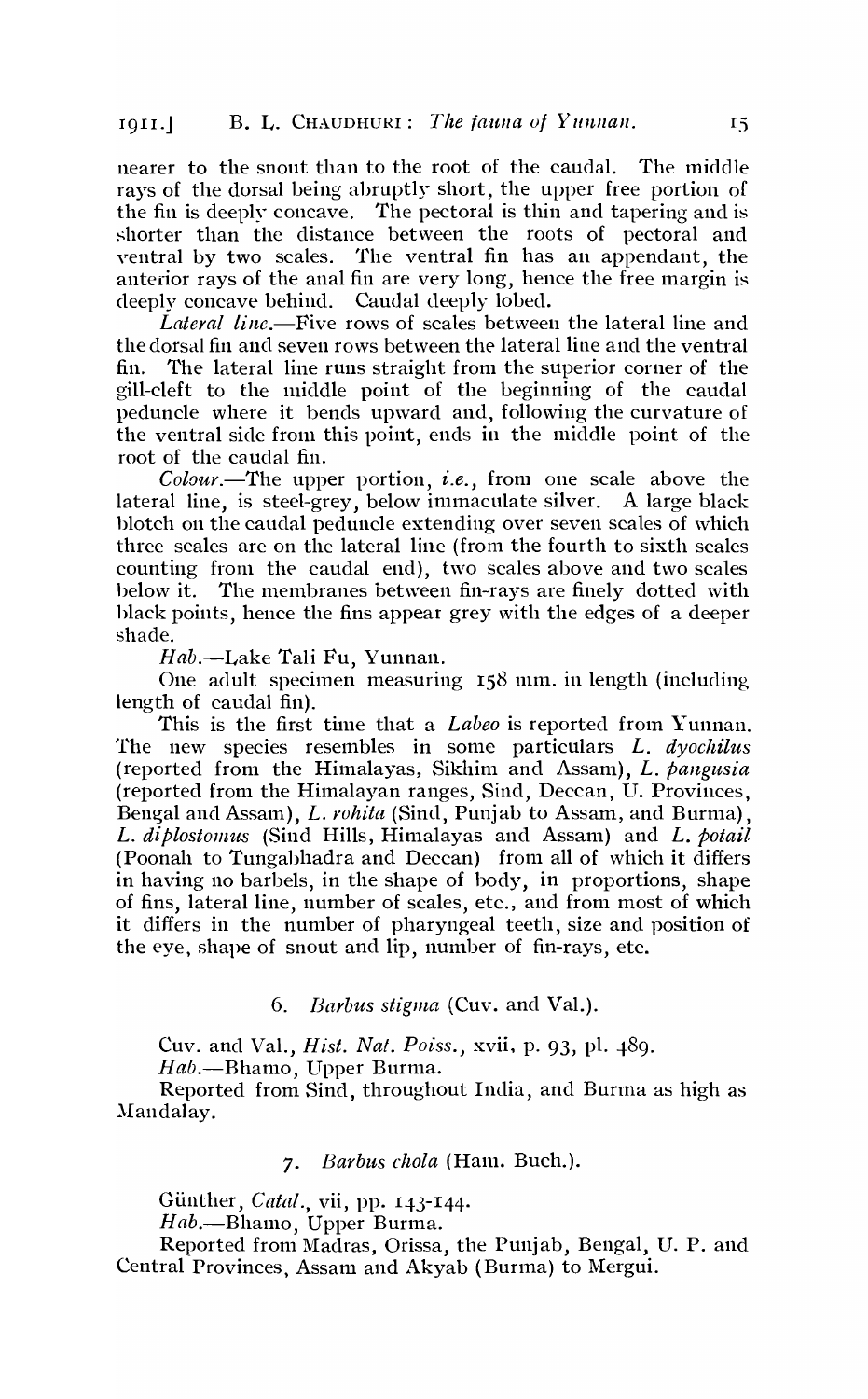#### 8. *Barbus cogginii*, sp. nov.

## (Plate **i,** fig. 2.)

# Br. iv; D. III 6-8; P. 15; V. 9; A. II 5; C. 17; L.l. 30-10; L.tr.  $6\frac{1}{2}/4\frac{1}{2}$ .

Length of head  $3\frac{3}{5}$  to  $3\frac{4}{5}$ , height of body  $3\frac{2}{3}$  to  $3\frac{4}{5}$ , length of middle (shortest) rays of caudal fin 9 and outer (longest) rays  $1<sup>3</sup>$  times in the total length. Length of caudal peduncle little less than 4 times in the total length. Height of head  $I_3^1$  times and width of head  $I^*_{\tau}$  times in the length of head.

*Shape.-From* snout to some distance behind the nape the dorsal profile is almost a straight line from which point it is convex up to second dorsal spine which occupies the highest point, from this point it slopes down in a gentle cuncave curve to be continuous with the upper outermost ray of the caudal fin. The ventral profile is almost a straight line with a slight convexity at the root of the ventral fin, whence it curves up suddenly and continues again as a straight line to the base of the caudal peduncle.

 $Snout$ .-Depressed, with a pointed ridge in front. It is entirely free from pores and tubercles.

*Barbels.-4;* 2 rostral, slightly shorter than the diameter of eye and contained  $I_{\frac{2}{3}}$  times in the length of the maxillary and  $4\frac{1}{3}$  in the length of head, and 2 maxillary, contained 3 times in the length of head. The rostrals reach the anterior one-third of the eye, whereas the maxillaries reach the hind edge of the orbit.

Eyes.--Comparatively large,  $3\frac{1}{3}$  diameters in the length of head, I diameter from end of snout and I apart. Interorbital space flat.

Mouth.--Anterior, terminal, protractile and curved. Upper jaw slightly projecting, the angle of the lower jaw is pointed, with a tubercle which fits into the angle of the upper jaw. The opening of the mouth ends considerably anterior to the vertical from the anterior orbit, the distance being greater than half the diameter of the eye.

*Tecth.*—Pharyngeal  $4, 3, 2; 2, 3, 4$ . The outer are larger.

 $Fins$ .-The dorsal arises two scales behind the vertical from the anterior root of the ventral, has about  $2I$  scales in front and is nearer to the root of the caudal than the end of the snout. The third spinous ray is serrated posteriorly with 28 serrations, the terminal one being slightly hooked; this spine is shorter than the length of head; the rest of the rays are shorter the further they are from the spine; the free edge of the fin is thus concave outward. The pectoral reaches above the ventral by one or two scales and the lower free margin is slightly concave. There are twelve rows of scales between the anterior roots of ventral and anal; the length of ventral is less than the intervening space. There are  $3\frac{1}{2}$  scales between the root of the ventral and the lateral line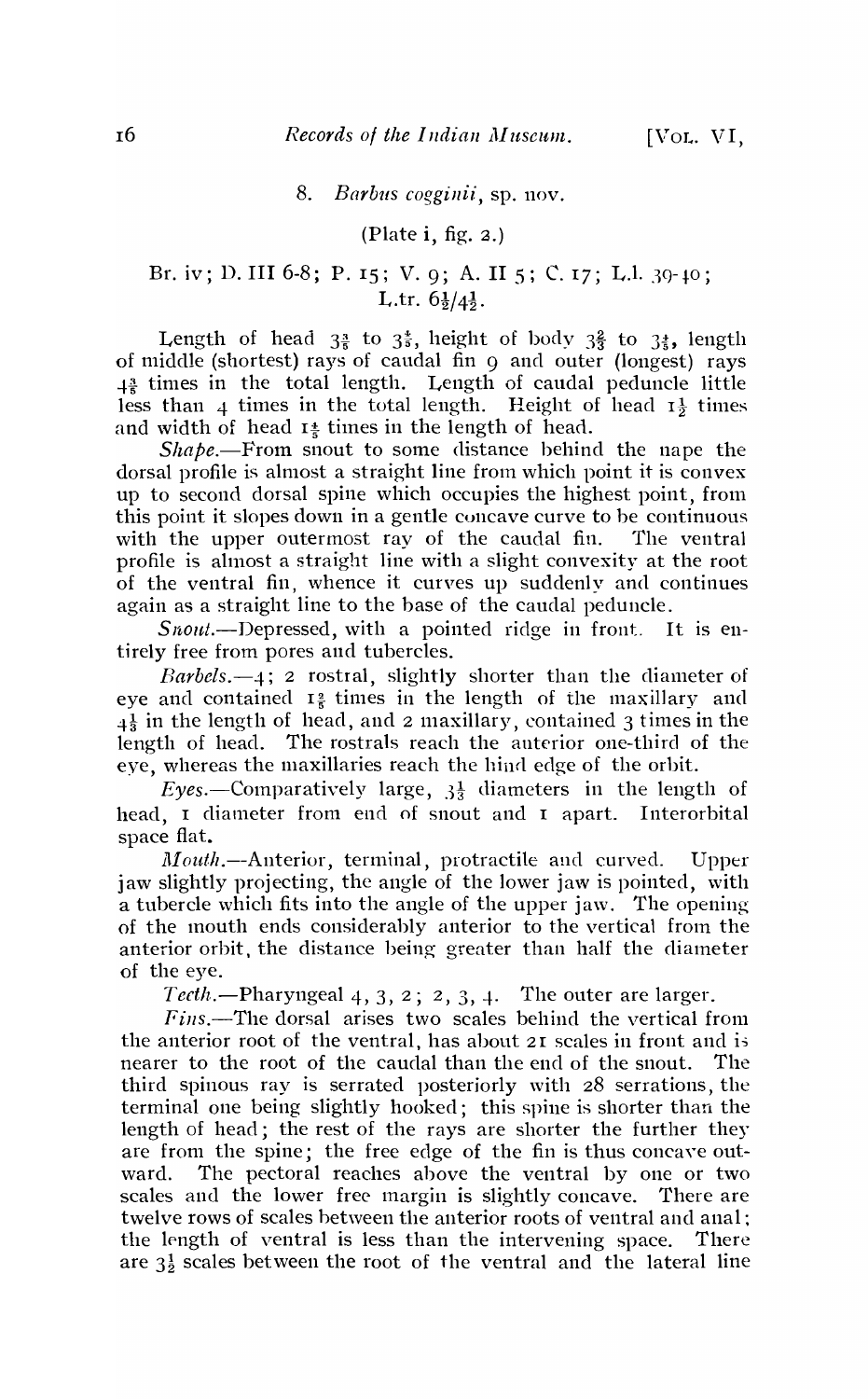and 10 rows of scales from the posterior root of anal fin to the inferior terminal ray of the caudal. The second ray of the anal is ossified and the outer free margin of the fin is concave, that of the yentral being slightly convex.

*Lateral line.*—Commencing on the superior corner of the gillcleft it drops down gradually through eight rows of scales to above the end of pectoral fin from which point it almost runs as a straight line to end at the middle point of the root of the caudal fin. There are three and a half rows of scales between the lateral line and the ventral fin and six and a half rows between the lateral line and the anterior root of the dorsal. In the caudal peduncle there are generally eight rows of scales, four rows above and three rows below the row in which the lateral organs are situated.

*Colour.-Upper* one-third including head brownish. the rest silvery. Fins pale yellow, the ventral being of a slightly deeper colour. The ends of rays of dorsal and caudal slightly touched with grey. In some there is a circular deep brownish or golden ring in the middle of the eyelid. The barbels are brown.

Hab.-Lake Tali Fu, 7,000 ft., Yunnan. Four full-grown specimens: F.  $\frac{4680}{15}$  is a mature female, 102 mm. in length with caudal; F.  $\pm 6.82$ , female big in roe, 154 mm., total length with caudal; F.  $4655$ , total length 133 mm (damaged); and F.  $4656$  is a female big in roe,  $1.48$  mm., with caudal (figured).

The new species differs considerably from the two others of the same genus described from Yunnan, *i.c.*, *B. grahami*, Regan, andB. *YUJlnallellsis,Regan,* and also from *B. oatcsii,* Bigr., and B. *compressus,* BIgr., of the Shan States. It has some resemblance, however, to *Barbus clavatus* (McClelland) from Sikhim, which is very imperfectly described from a single specimen known, and also to *Barbus margarianus, Day, from the Nampoung river in the Kakhyen* Hills (Bhamo), but from each of these it differs in a good many important particulars some of which are detailed below:-Length of head in the total length is  $6\frac{1}{4}$  in *B. margarianus*,  $\frac{2}{3}$  in *B. yunnanensis,*  $3\frac{3}{4}$  in B. *grahami* and  $3\frac{3}{5}$  in B. *clavatus*, while it is  $3\frac{3}{5}$  to  $3\frac{1}{5}$  in the new species. Length of snout in the diameter of eye is 2 in *B. grahami*,  $I_3^2$  in *B. yunnanensis*,  $I_4^1$  in *B. margaria* $nus$ , while it is only I in the new species. Two pairs of barbels are equal in length in *Barbus clavatus* but in all other species mentioned aboye, including the new species, they are unequal, the anterior pair being  $\frac{3}{8}$  of head in *B. grahami*,  $\frac{1}{8}$  in *B. vunnanensis* and nearly  $\frac{1}{4}$  of head in the new species. In *B. clavatus* the snout is covered with thorny tubercles, and in *B. margarianus* there are large open pores on the front and sides of the snout, while that of the new species is exceptionally smooth. In B. *ctavatus* none of the anal rays are prolonged but in the new species the anterior rays are longer than the posterior rays. In *B. margarianus* the abdominal profile is more convex than that of the back, in the new species the abdominal profile is almost a straight line. The mouth is anterior and terminal in the new species, whereas it is subterminal both in *B*. *grahami* and *B*. *yunnancnsis*.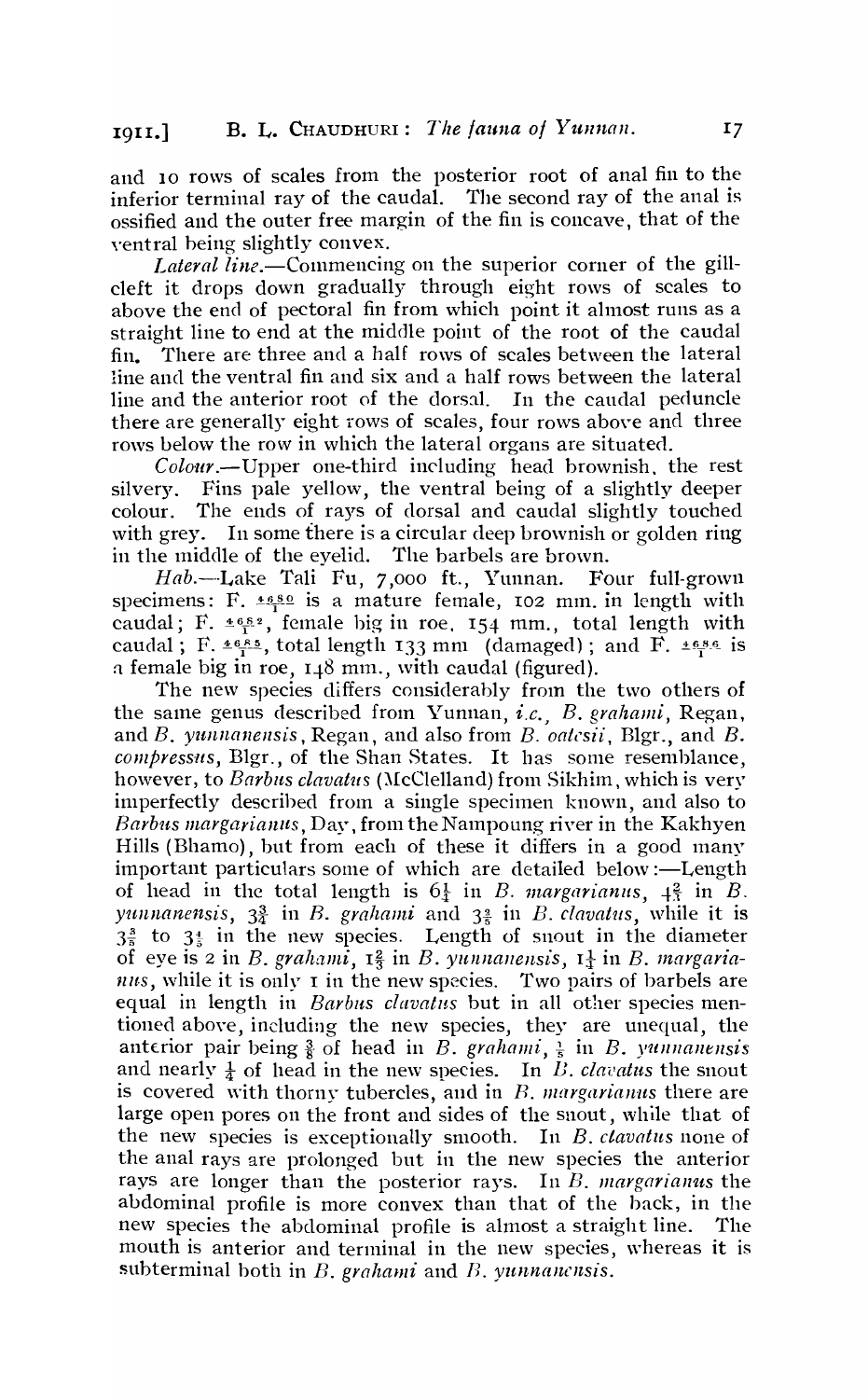*9. Rasbora dallicollius* (Ham. Duch.).

Günther, *Catal.*, vii, p. 194. Two young specimens. *Hab.-Bhamo,* Upper Burma.

10. *Rohtee eotio* (Ham. Bueh.).

Day, *Fish. I Ildia,* p. 587, pI. eli, fig. I.  $Hab$ , --Bhamo, Upper Burma.

11. *Barilius polylepis*, Regan.

*Ann. Mag. Nat. Hist.* (7), vol. xiii, p. 191.  $Hab$ —Panhaitzu Lake, Lake Tali Fu and Yungpêting Lake, Yunnan.

Sub-fam. COBITIDINAE.

12. *Misgurnus anguillicaudatus* (Cantor).

Günther, *Catal.*, vii, p. 345.

Hab.-Lake Tali Fu, 7,000 ft., Yunnan.

Full-grown specimens. In some numerous raised black spots like "pearl-organs" were observed. They were caught about spawning time.

13. Nemachilus plcurotacnia, Regan.

*Ann. Mag. Nat. Hist.* (7), vol. xiii, p. 192. Some very young specimens. *Hab.-Lake* Tali Fu, Yunnan.

*1-l. JVe1Jlaclzilus sa/monides,* sp. nov.

(Plate i, figs. 3, *3a.)* 

Br. iii; D. III 8; P. 13; V. 10; A. I 5; C. 16.

Length of head 4, height of body  $3\frac{1}{2}$ , length of middle caudal rays  $5\frac{3}{4}$ , length of terminal caudal rays  $4\frac{3}{4}$ , and the distance of cloacal opening from the root of caudal  $3\frac{5}{6}$  in the total length.

 $Shape$ —Dorsal profile in anterior two-thirds gently convex with the anterior root of the dorsal as the highest point. In the posterior third the dorsal profile is almost a straight line. The ventral profile of the head and chest is highly convex down to the root of pectoral fin from which it is gently convex to the root of the caudal.

Eyes. $-4\frac{3}{5}$  diameters in the length of head,  $\mathbf{r}$ <sup>3</sup> in the length of the snout and  $I_2^1$  apart. The interorbital space is slightly convex which is further altered by two narrow ridges that run from hehind the nares to the posterior margin of the head. The length of the snout is contained  $I_5^2$  times in the postorbital length of the head.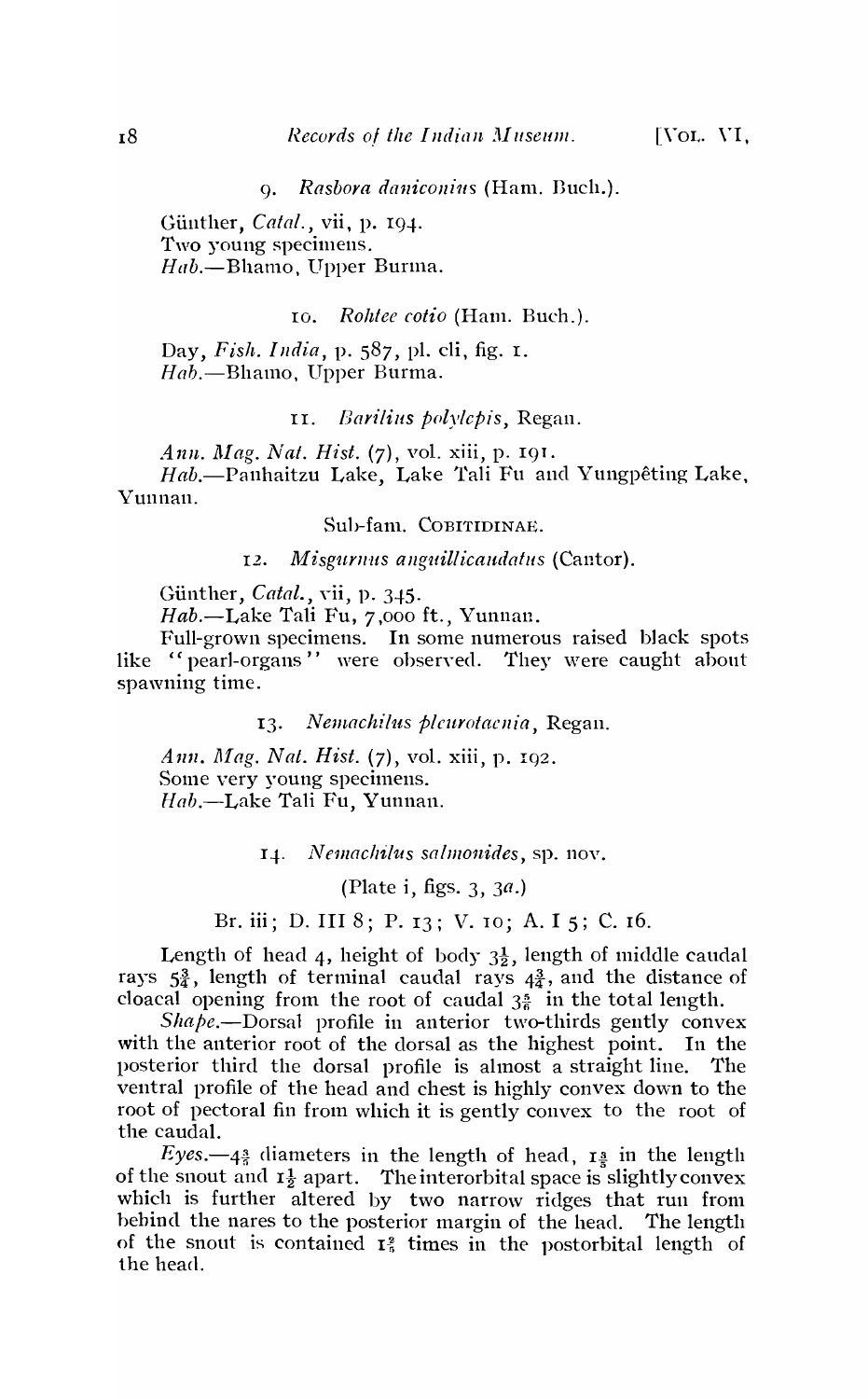*Barbels.*-6 in all, 4 rostral and 2 maxillary. The maxillary barbels are the longest, being half as long as the head and twice as long as the inner rostral. The outer rostrals are just intermediate in length between the maxillary and inner rostral.

 $Li\phi s$ . Upper fleshy and thick. The lower lobulated, being broken up into several fleshy protuberances in two series. The opening of the mouth, which is inferior, is deeply crescentic; the corners are fleshy and thick.

*Fins.*—The anterior root of the dorsal is slightly in advance of the vertical from the anterior root of the ventral. It is also equidistant from the posterior edge of the orbit and the root of the caudal. A few of the last rays being slightly longer than those immediately in front the outer contour of the fin, which is otherwise deeply convex, looks pointed at the end preceded by a notch. The pectoral extending  $\frac{1}{2}$  of the distance from its base to origin of ventral. The free end of the ventral is triangular and the fin is two-thirds of the distance between the origin of ventral and the anterior root of anal. The free end of the anal is rather truncated and the depth of the caudal peduncle is contained  $I_{\epsilon}$ times in the distance between the posterior root of the anal and the root of the caudal fin. The outer margin of the caudal is concave, the middle rays being  $\frac{4}{3}$  of the outermost rays.

*Scales.--Minute* and not imbricate. Thorax and abdomen covered with scales.

*Lateral line.-Incomplete,* the perforated scales with lateral organs are noticed only in 25 scales in the anterior part of the body and the lateral line stops 12 or 13 rows of scales in front of the vertical from the anterior root of the dorsal fin.

*Colour.-Head,* body and fins dirty brown with marbled markings in black all over the body. These marbled markings appear to be irregular transverse bands arranged in a vertical series from hehind the operculum and running to the root of caudal. Most of the bands are broken up in the middle except a few over and behind the pectoral fin. The anterior bands are generally shorter and thinner than those behind. The margin of the caudal fin is slightly darker.

In colour as well as in shape this species has some superficial resemblance to a young trout.

*Hab.*-*Mongpan, Southern Yunnan.* 

A single specimen 56 mm. in length (including caudal fin).

The new species resembles in some characters two other *N emachili* reported from Yunnan but from each of these it differs in a good many important particulars some of which are stated below:-Depth of body of *N. plcurotaenia*, Regan, is 5 and of *N. nigromaculatus*, Regan,  $4-4\frac{1}{4}$ , whereas in the new species it is only  $3\frac{1}{2}$ ; in *N. pleurotaenia* the snout is as long as the postorbital part of the head, in the new species the length of the snout is contained  $I_3^2$  times in the postorbital part of the head. In N. *pleurotaenia* the interorbital distance is I diameter of the eye, in the new species it is  $I_{\frac{1}{2}}$  diameters. The length of the maxillary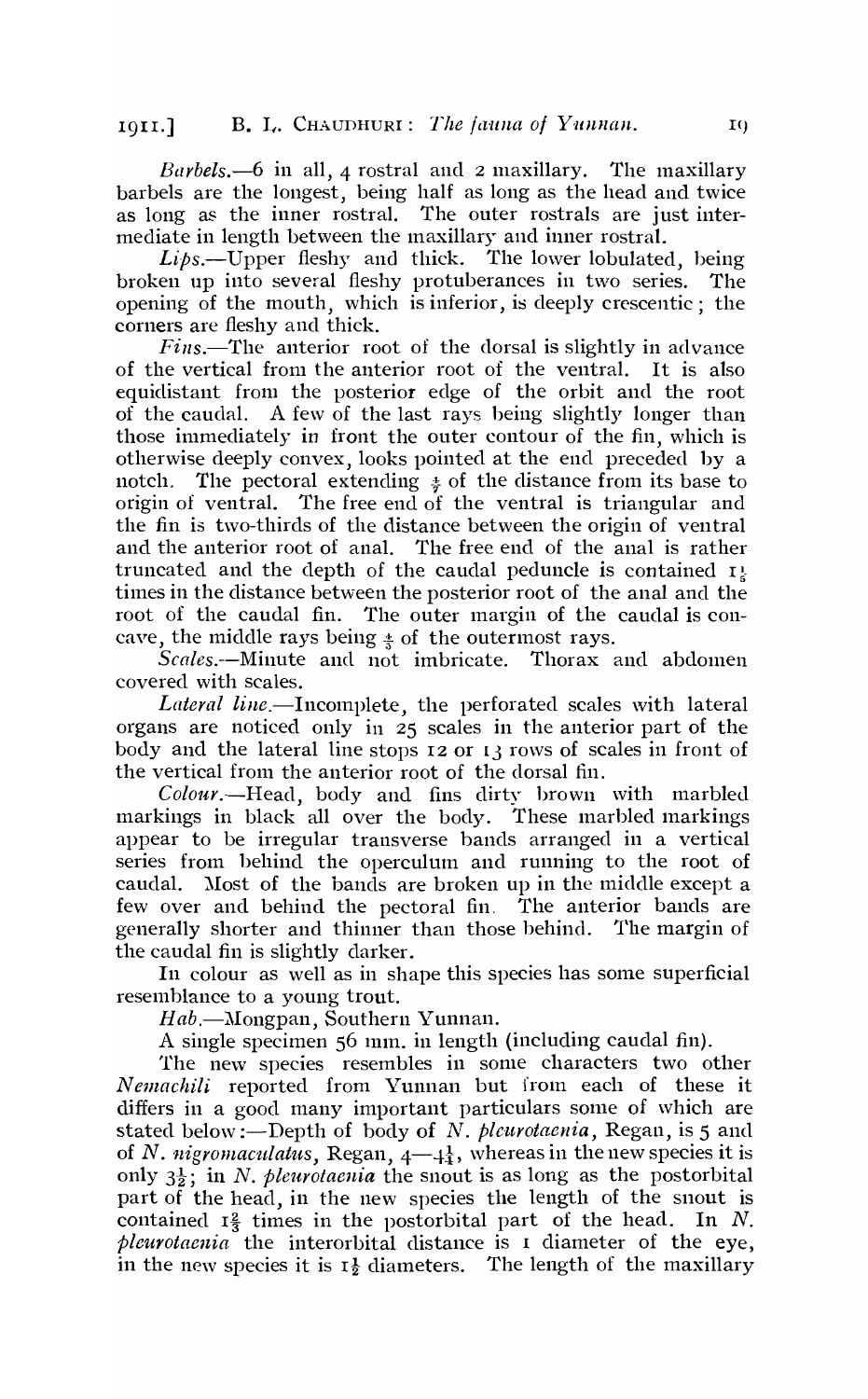barbel is contained twice in the length of the head in *N. pleurotaenia,* three times in N. *nigromaculatus*, but in the new species only  $I^{\pm}$  times. Scales in N. *pleurotacnia* are minute and thorax naked, in N. *nigromaculatus* scales are very small, not imbricate, and both thorax and abdomen naked, in the new species the scales are minute and not imbricate but both the thorax and abdomen are covered with scales. In N. *nigromaculatus* the lateral line is altogether absent, in the new species it is present but incomplete. In *N. pleurotacnia* the anterior root of the dorsal fin is equidistant from the anterior nares and the root of caudal, in N. *nigromaculatus,* from middle of eye and hase of caudal, whereas in the new species it is equidistant from the posterior edge of the orbit and the root of caudal.

#### Fam. SILURIDAE.

### Sub-fam. BAGRINAE.

#### 15. *Macrones scenghala* (Sykes).

Day, *Fish. India,* p. 444, pI. xcix, fig. I.

*Hab.-Lake* Tali Fu, Yunnan.

This species has not been before this reported from Yunnan, nor from Burma. It is found all over India including Upper Assam.

16. *Macrones cavasius* (Ham. Buch.).

Gunther, *Catal.,* v, p. 76. *Hab.-Bhamo,* Upper Burma.

17. *Macrones pulcher*, sp. nov.

(Plate i, fig. 4.)

# Br. vi; D. I 7; P. 9; V. 6; A. II 10; C. 17.

Length of head  $3\rightarrow 3\frac{3}{5}$ , height of body  $3\frac{4}{5}$ , length of middle caudal rays 9, length of terminal caudal rays  $3\frac{4}{5}$ , the distance of cloacal opening from the root of caudal fin  $2\frac{3}{5}$  and the length of the base of adipose dorsal fin  $\alpha$  times in the total length (without caudal).

*Shapc.*—The limiting line of the snout meets the line from the root of the dorsal spine in front over the eyes in an obtuse angle. From the point of attachment of the dorsal spine, which is the highest point in the profile, it slopes down to the anterior root of the adipose dorsal from which point it continues almost in a straight line to the root of the caudal. The ventral profile is a convex curve from the lower jaw to the anterior root of the anal fin from which point it is concave.

 $Eyes.-3\frac{4}{5}-4\frac{1}{3}$  diameters in the length of head,  $I_{\frac{1}{2}}$  to  $I_{\frac{3}{2}}$ diameters in the length of snout and  $I_{\frac{1}{4}}$  to  $I_{\frac{1}{5}}$  in the interorbital distance; length of snout 3 times and the interorbital distance  $2\frac{1}{2}$ times in the length of head.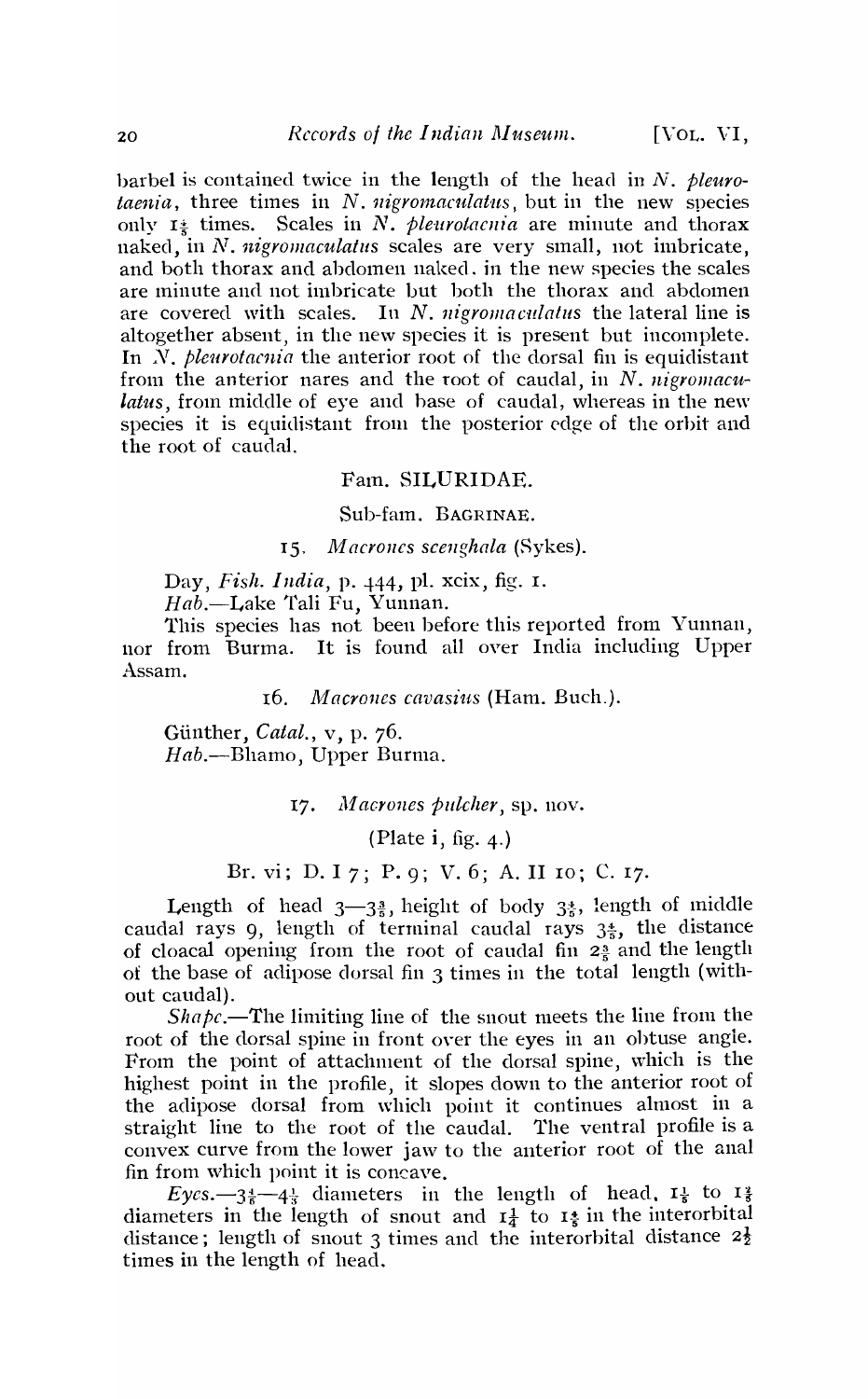*Barbels.*—8 in number, nasal about  $\frac{4}{5}$  of the length of head; maxillary pair reach beyond the posterior root of the anal fin; outer mandibular pair reach the end of pectoral spine and the inner mandibular barbels reach half the length of pectoral spine.

Mouth.-Anterior, terminal and transverse; the upper jaw being slightly longer. The width of the mouth is contained  $2\frac{1}{2}$ times in the length of head. Teeth villiform in hoth jaws, arranged in series.

*Osseolls plates.-Upper* surface of the head entirely covered with a granulated bony plate having three processes; the occipital process is twice as long as broad and meets the blunt process of the bony plate which forms the base of the dorsal spine; the other two broad lateral processes terminate half-way in front of the anterior black blotch. There is a bony ridge on each side bounding the posterior margin of the gill-openings; these bony ridges appear to terminate in a pointed bony plate on each side wedged between the pectoral spine and the anterior black blotch, which conceals the thin membrane stretched in front of the end of the airbladder. All the osseous plates are granulated. The median longitudinal groove on the upper side of the head is soft, shallow aud broad.

*Fins.*—The anterior dorsal fin commences just at the vertical 1rom the posterior margin of the anterior black blotch behind the operculum. The dorsal spine is weak and is slightly larger than half the length of head and is minutely serrated on both sidesthere being eight serrations on the posterior side, and those on the anterior side are still more minute. The middle rays of the dorsal fin being comparatively very long, the free margin of the fin is highly convex. The adipose dorsal is rather long, beginning from the point at which the last ray of the rayed dorsal would reach and ending beyond the end of the base of the anal; the distance between adipose dorsal and caudal is contained  $I_2$  times in the distance between the posterior edge of the base of anal and the caudal; the length of the base of the adipose dorsal is  $I_{\frac{1}{2}}$  in the length of head. Its height gradually increases hackwards and the free end is pointed on the upper posterior edge. The greatest width of adipose dorsal is contained 7 times in the length of the base. The pectoral spine is stronger and longer than the dorsal spine in which the denticulations on the inner side are very strong and are about ten in number, the serrations on the outer margin being very weak. The length of the rays is smaller as they proceed inwards causing the outline of free margin to appear convex. The free margin of the anal fin is slightly concave. The middle rays of the ventral fin are long enough to reach the anterior root of the anal. The two limbs of the bilohed caudal fin are of equal length.

*Lateral line*.-There is a series of minute openings of lateral organs from above the opening of the gill-cleft, which bends round the anterior black blotch to the middle of the fish and then continues in a straight line to disappear in the posterior black blotch placed about the middle of the caudal peduncle.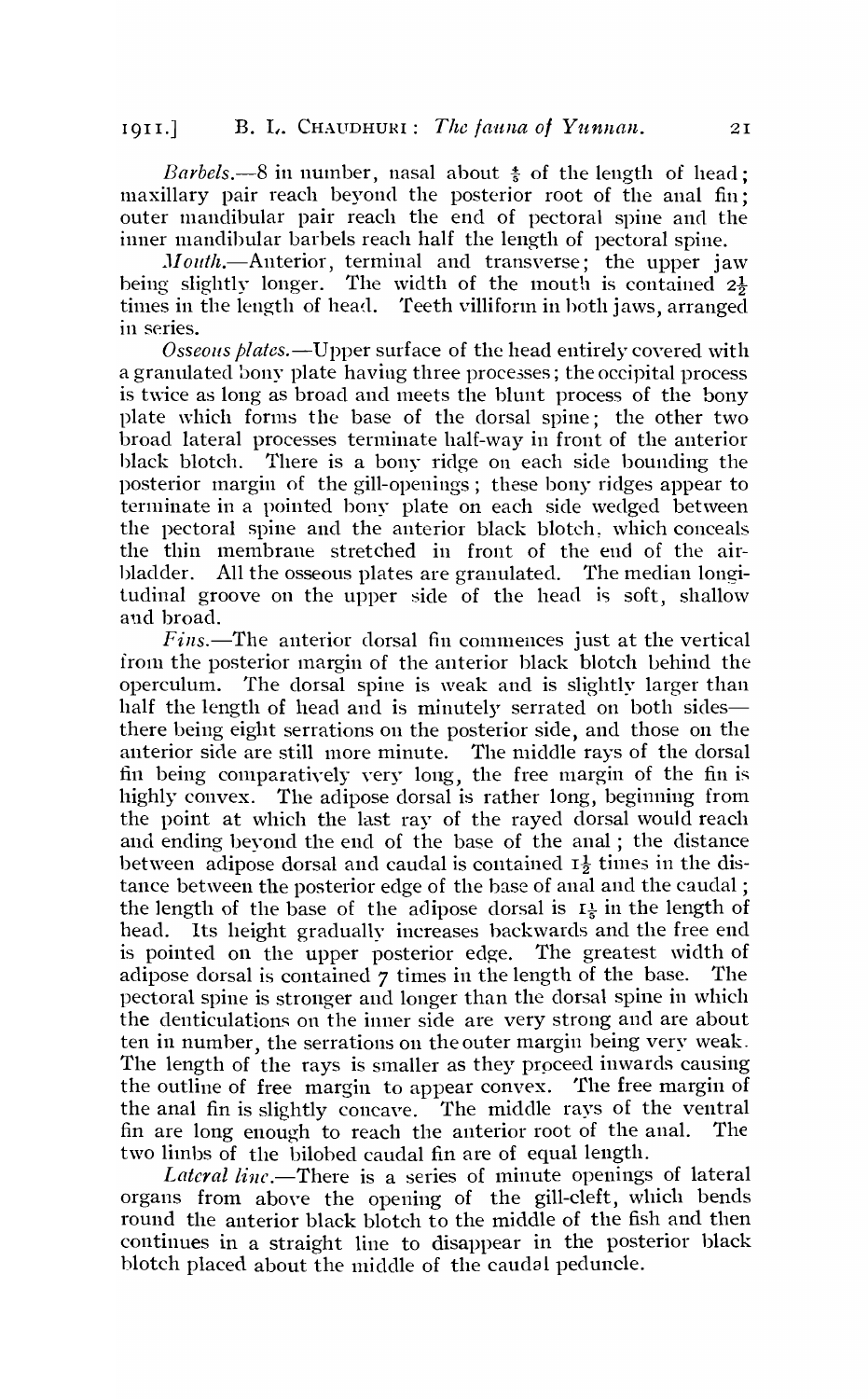*Air-bladder* .—An oval-shaped free sac not enclosed in a bony capsule, hut lying superior to the heart and extending posteriorly: it is lodged under a flat osseous roof and is in direct contact on the two lateral sides with the stretched thin membranes, concealed as it were by the anterior black blotches behind the gill-cleftssuggesting some connection with the production and transmission of sound.

*Colo'ur.-Dorsal* and upper part of the body dark brown, with lighter or paler whitish brown stripes: one median, from the tip of the snout to the base of the dorsal spine, and two lateral longitudinal on each side, one above and the other below the middle line, which is distinguished by being dotted black for the openings of the lateral organs. The upper of the two lateral longitudinal stripes is the darker of the two. There are on each side two large, conspicuous and intensely black circular blotches considerably larger than the eyes, one behind the gill-cleft covering and thereby concealing the thin Inembranous skin of the body where the air-bladder is in direct contact with the membranous leathery covering and thus with the outside water, and the other about the middle of the caudal peduncle, being separated from the root of the caudal fin by a thin white band that runs along the root. The ventral side of the body is coloured dirty silver; the lips, mandibular barbels) and the thin hand at the root of the caudal are all white, the nasal and the maxillary barbels blackish brown, adipose dorsal dark brown and the dorsal, anal and caudal fins are brownish with black spots on the membranes between the rays.

There are altogether four specimens measuring from 60 to 67 num. (including caudal fin), all collected in the district of Bhamo<br>close to the Yunnan border. This new species differs in propor-This new species differs in proportions, coloration, etc., from *Macrones medianalis*, Regan, reported from Yunnan, and also from *Macrones bleckeri* and M. *blythii*, reported among other places from Burma also. To these the new species has some superficial resemblance. The principal differences are summarised in the following table  $:=$ 

| Length of head in total |                                                                                                                                                                                                                                                                                   |                   |                                                               |
|-------------------------|-----------------------------------------------------------------------------------------------------------------------------------------------------------------------------------------------------------------------------------------------------------------------------------|-------------------|---------------------------------------------------------------|
|                         | $51 - 5\frac{1}{2}$                                                                                                                                                                                                                                                               |                   | $3\frac{1}{2}-3\frac{3}{2}$                                   |
|                         |                                                                                                                                                                                                                                                                                   |                   |                                                               |
|                         | 5                                                                                                                                                                                                                                                                                 | 5                 | $3\frac{4}{3}$                                                |
|                         |                                                                                                                                                                                                                                                                                   |                   |                                                               |
|                         |                                                                                                                                                                                                                                                                                   | 31                | $3\frac{1}{2}-1\frac{1}{2}$                                   |
|                         |                                                                                                                                                                                                                                                                                   |                   |                                                               |
|                         | $\mathbf{2}$                                                                                                                                                                                                                                                                      | Little less       | $1\frac{2}{3}$                                                |
|                         | length $\cdots$ $3\frac{1}{3}-4\frac{1}{6}$<br>Height of body in the total<br>length $5\frac{1}{4}-5\frac{1}{2}$<br>Length of head in diameter<br>of eye $\cdots$ 5 $-6\frac{2}{3}$<br>Length of dorsal spine in<br>the length of head $\ldots$ $I_{\frac{1}{3}-I_{\frac{1}{2}}}$ | $\pm \frac{1}{2}$ | M. medianalis. M. bleekeri. M. blythii. M. pulcher.<br>than 2 |

Besides the above differences, among others the new species differs from *M. bleekeri* in having the length of the base of the adipose dorsal  $I_{\frac{1}{2}}$  in the length of head, whereas in M. *bleekeri* it is 2, and in having both the lobes of the caudal fin equal, whereas in *M. bleekeri* the superior lobe of the caudal fin is much longer than the inferior lobe.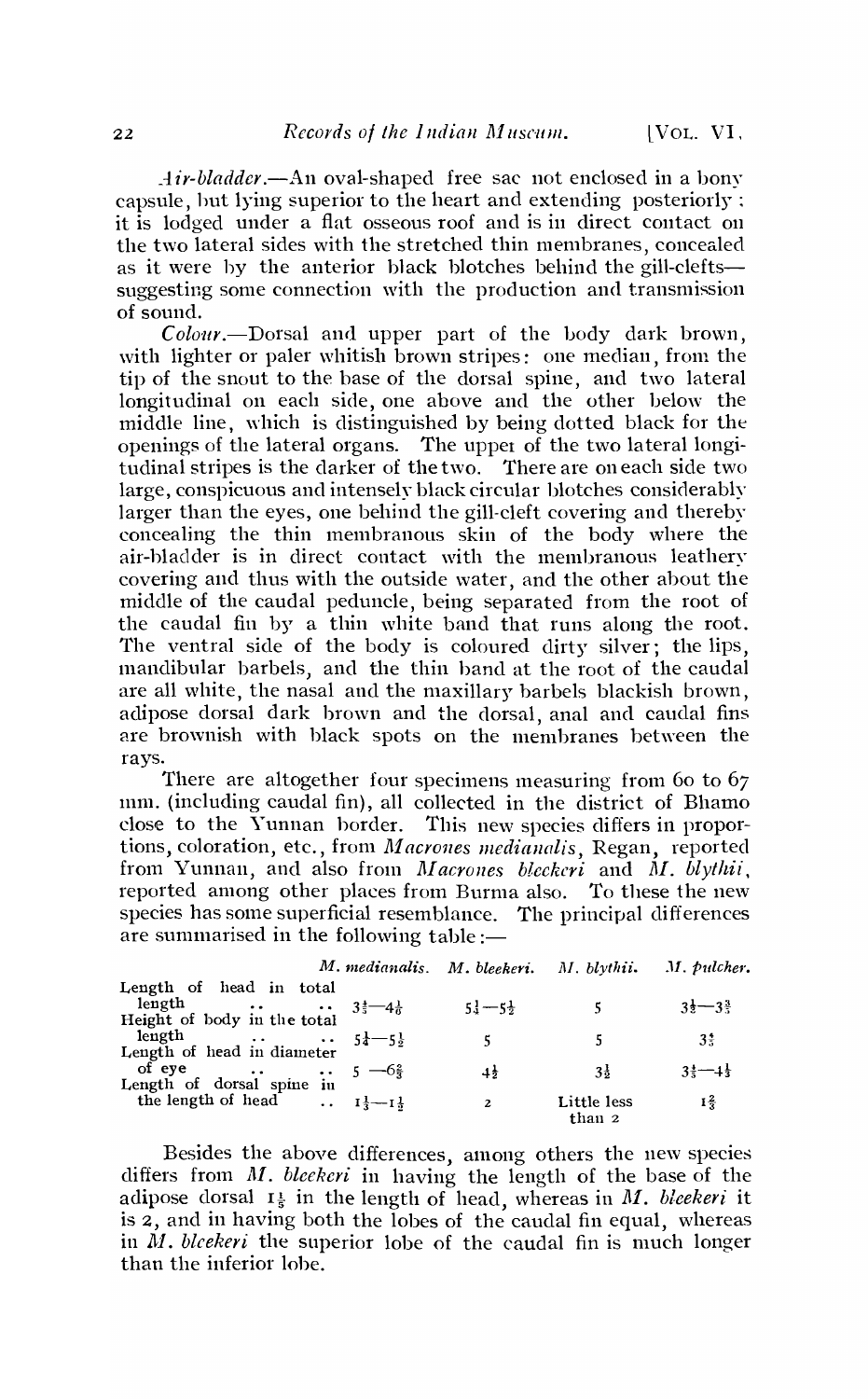# Fam. OPHIOCEPHALIDAE.

18. *OPlzioccphalus gachua,* Ham Buell.

Günther, *Catal.*, iii, pp. 471-72.

Hab.-Tashuichai and Tali Fu Lakes, Yunnan; Bhamo, Upper Burma.

In some Bhamo specimens the ventral fins are not banded hut immaculate and white. Reported for the first time from Yunnan.

# 19. Ophiocephalus punctatus, Bloch.

Günther, *Catal.*, iii, pp. 469-70. *Hab.-Tali* Fu Lake, Yunnan. The yentral fins are irregularly banded. Reported for the first time from Yunnan.

LIST OF MEMOIRS ON FISHES FROM YUNNAN AND ITS XEIGHBOVRHOOD.

- 1. Anatomical and Zoological Researches: Yunnan Expeditions,  $1868$  and  $1875$ . By J. Anderson, N.D., Superintendent, Indian Museum. 2 vols. Published in 1878.
- II. "On a collection of Fishes made by Mr. John Graham at Yunnan Fu." By C. Tate Regan, B.A. (Ann. *Mag. Nat. Hist.* (7), vol. xiii, pp. 190-194). 1904.
- III. "Descriptions of two new Cyprinid Fishes from Yunnan Fu." By C. Tate Regan, B.A. (Ann. Mag. Nat. *Hist.* (7), vol. xiv, pp. 416-17). 1904.
- IV. "Descriptions of two new Cyprinid Fishes from Yunnan Fu, collected by Mr. John Graham." By C. Tate Regan, B.A. (*Ann. Mag. Nat. Hist.* (7), vol. xvii,
	- pp. 332-33). 1906.<br>V. "Descriptions of three new Fishes from Yunnan, collected by Mr. J. Graham." By C. Tate Regan, B.A. (Ann. *Mag. Nat. Hist.* (7), vol. xix, pp. 63-64). 1907.
- LIST OF FISHES ALREADY REPORTED FROM THE PROVINCE OF YUNNAN AND ITS IMMEDIATE NEIGHBOURHOOD.
	- I. *Notopterus kapirat,* Lacep.
	- 2. Cyprinus micristius, Regan.
	- 3· *",, carpio, L.*<br>4. Carassius auratus (1
	- *4. Carassius aural-us* (L.).
	- 5. Orcinus richardsonii, Gray and Hardw.
	- 6. " *grahami,* Regan.
	- 7. Schizothorax talicusis, Regan.
	- 8. *Discognathus yunnanensis*, Regan.
	- 9. Labeo calbasu (Ham. Buch.).
	- 10. *gonius* (Ham. Buch.).